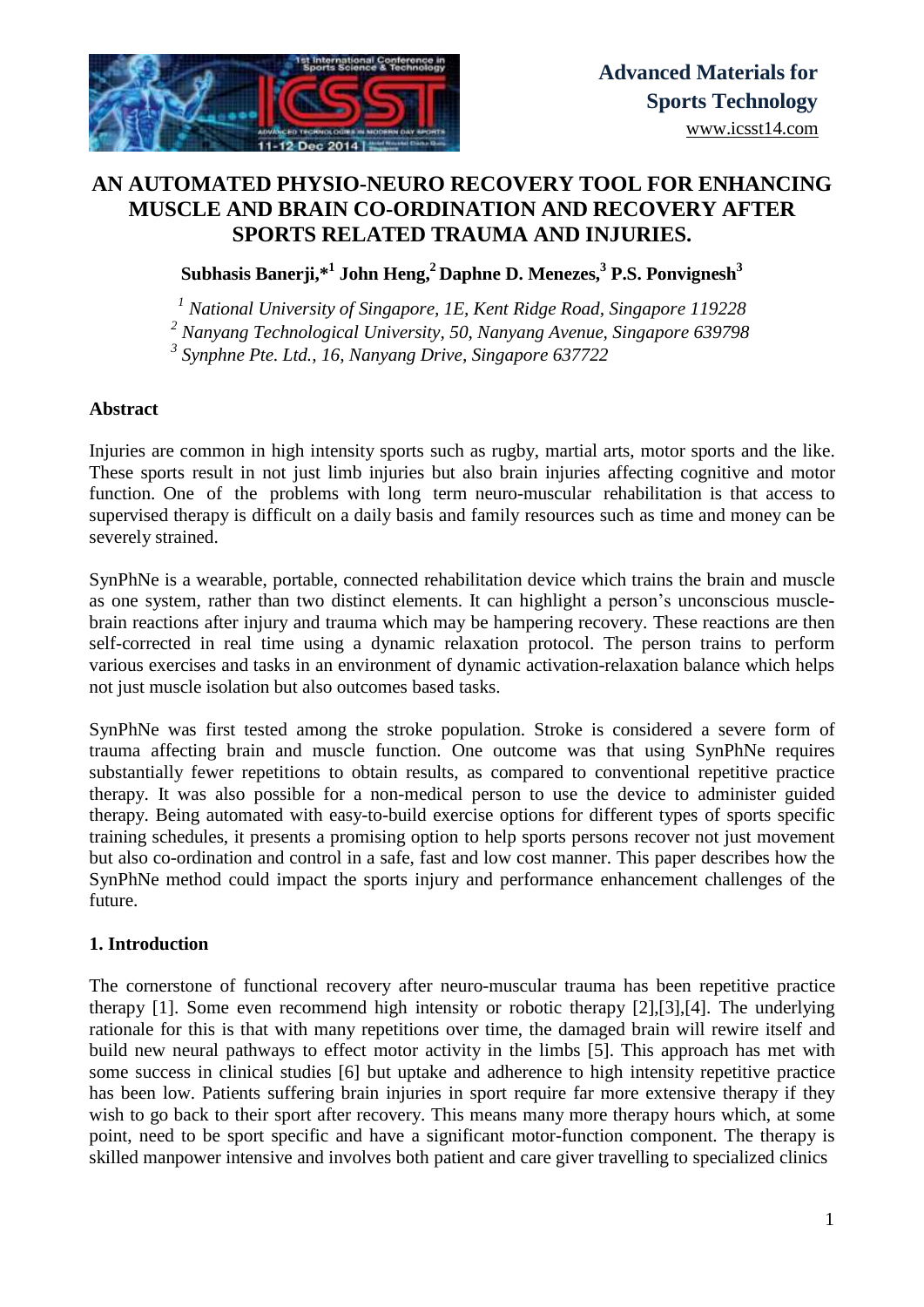

# **Advanced Materials for Sports Technology** [www.icsst14.com](http://www.icsst14.com/)

and being dependent on the timely and regular availability of therapists, who are often in short supply.

**1.1. SynPhNe Rehabilitation Device:** This paper briefly describes the principles behind SynPhNe, a synergistic physio-neuro rehabilitation tool which trains the brain and muscle as one unit. It captures brain and muscle signals and enables people to self-correct movements in real-time after trauma or injury. A technology like SynPhNe (Fig 1) can assist a patient to maintain regular therapy at home in the early stages of recovery, ensures low fatigue and provides guided task and sport specific training using an audio-video interface. The changes in the ability to work the muscle and brain are captured in quantitative terms for the specialist or therapist to assess progress and customize therapy. Being very light, wearable and connected, it allows easy accessibility and affordability. In this paper, we draw lessons from results obtained with stroke patients and extend the principles of the finding to show potential application for sports persons who have suffered brain-muscle injuries.



**Figure 1.** The SynPhNe device as hospital/clinic (A) and home (B) versions.

### **2. Experimental Work**

An initial pilot study with severe, moderate and mildly affected stroke subjects showed that most subjects could effect self-correction of unconscious muscle activity given the correct feedback in real-time. This led to immediate, although short-lived gains in performing actions and tasks [7]. The subsequent experiments with stroke subjects was designed as a thrice a week intervention for four weeks, with each session consisting of below elbow muscle isolation (20 min) and task performance practice (20 min). Each exercise was repeated just 5-10 times and done at a slow pace which ensured enough time for self-correction of compensatory habits and self-inhibition of maladaptive, unwanted muscle activity. All exercises were performed at a table sitting down. The audio-video interface on a computer screen demonstrated the actions and tasks which the subjects imitated in real-time. EMG signals were captured from the muscles and EEG signals from the brain using a specially designed wearable circuit [8]. These signals were processed and used as simultaneous feedforward and feedback on the same screen as the video to facilitate the dynamic self-correction, while the software calculated muscle activation and relaxation thresholds and appropriate difficulty levels for the patient using these thresholds. The study design was not very specifically for stroke only but similar to other studies in the fields of hemiplegic cerebral palsy and traumatic brain injury, which face similar rehabilitation challenges [9], [10].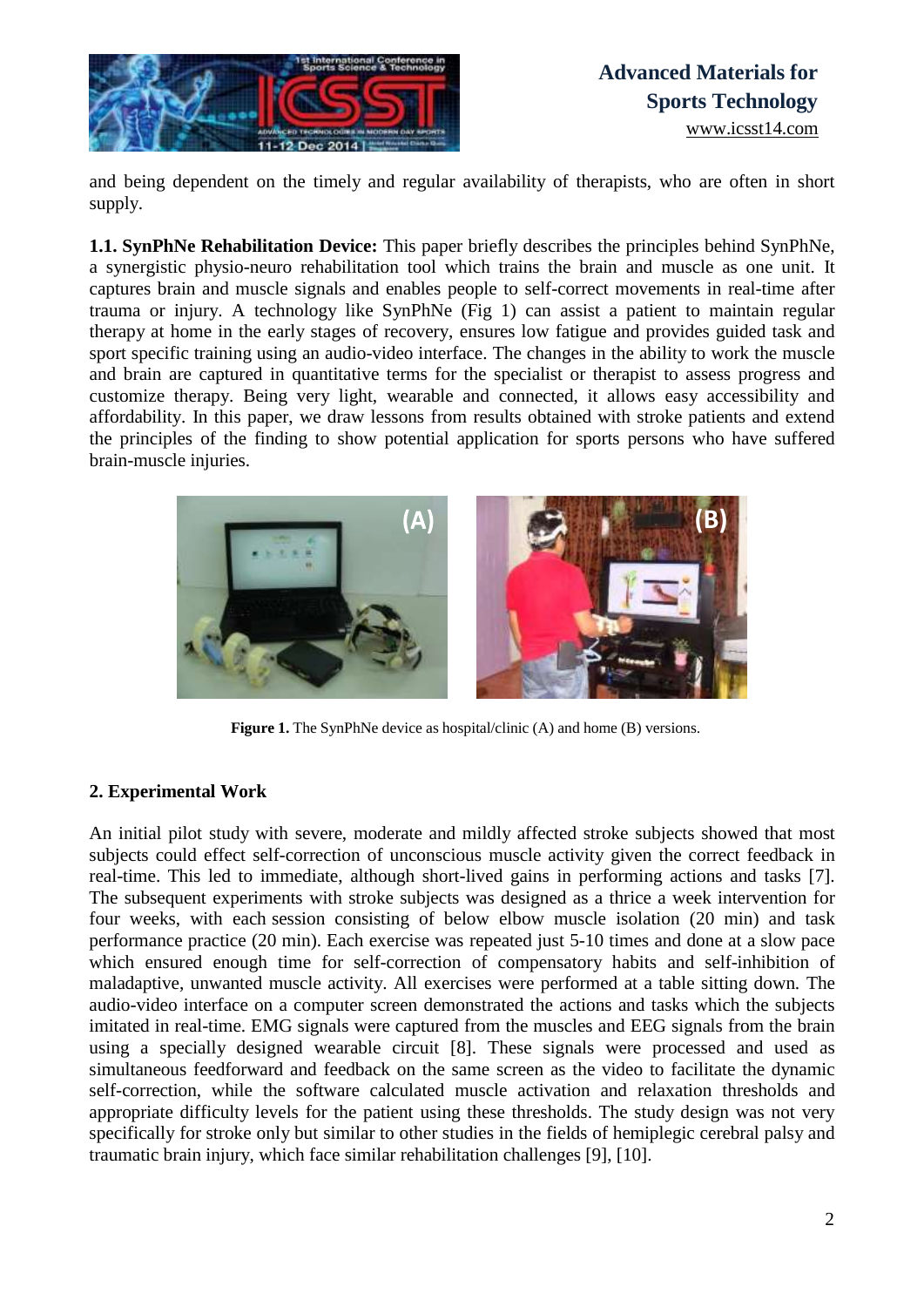

In all, 24 subjects were tested at two different centres in Singapore. Clinical assessments were done at Week 0, Week 2 and Week 4 to test outcomes. All subjects gave informed signed consent and the ethics approval was provided by the institutional review board of National Healthcare Group, Singapore.

#### **3. Results and Discussion**

Conventional as well as robot assisted therapy focus on repetitive muscle activation when training motor tasks. However, results from EMG signals in our study showed that the ability to do repetitive contraction movements volitionally with a muscle is well associated with ability to relax the muscle below a threshold close to its resting state immediately after (Fig 2). This association (P=0.000, R-sq=0.61) was present for all subjects, independent of affected dominant or nondominant arm and severity.



**Figure 2.** Association of muscle contraction and relaxation.

Not only did most subjects improve their ability to manage agonist-antagonist balance in real-time while performing various muscle isolation actions, but these also translated into better performance in ADL tasks practiced immediately after. The EEG metrics helped to trace whether the appropriate hemisphere was being activated and whether there was any improvement in inter-hemispheric inhibition which was reduced after trauma. Subjects showed a significant improvement as per standard clinical scale of function such as Action Arm Research Test (ARAT) and Box and Block test. Mean percentage improvement in clinical scale score with respect to starting baseline (after normalizing to full score and discarding maximum and minimum values as outliers) for ARAT was 20.12%(SD=19.54%) and for Box and Block Test, 23.81%(SD=28.65%). 79% of subjects showed positive changes in ARAT while 60% of subjects showed positive changes in Box and Block Test.

The principle of training muscle activation and relaxation simultaneously was successfully used to rehabilitate even those whose recovery has plateaued many months after trauma, in this case, stroke. Such a method may also be tried for those sports injuries where the patient finds it difficult to regain motor function and co-ordination after suffering neuro-muscular trauma, which is common in contact and high speed sports. The SynPhNe device can be used at bedside or at home,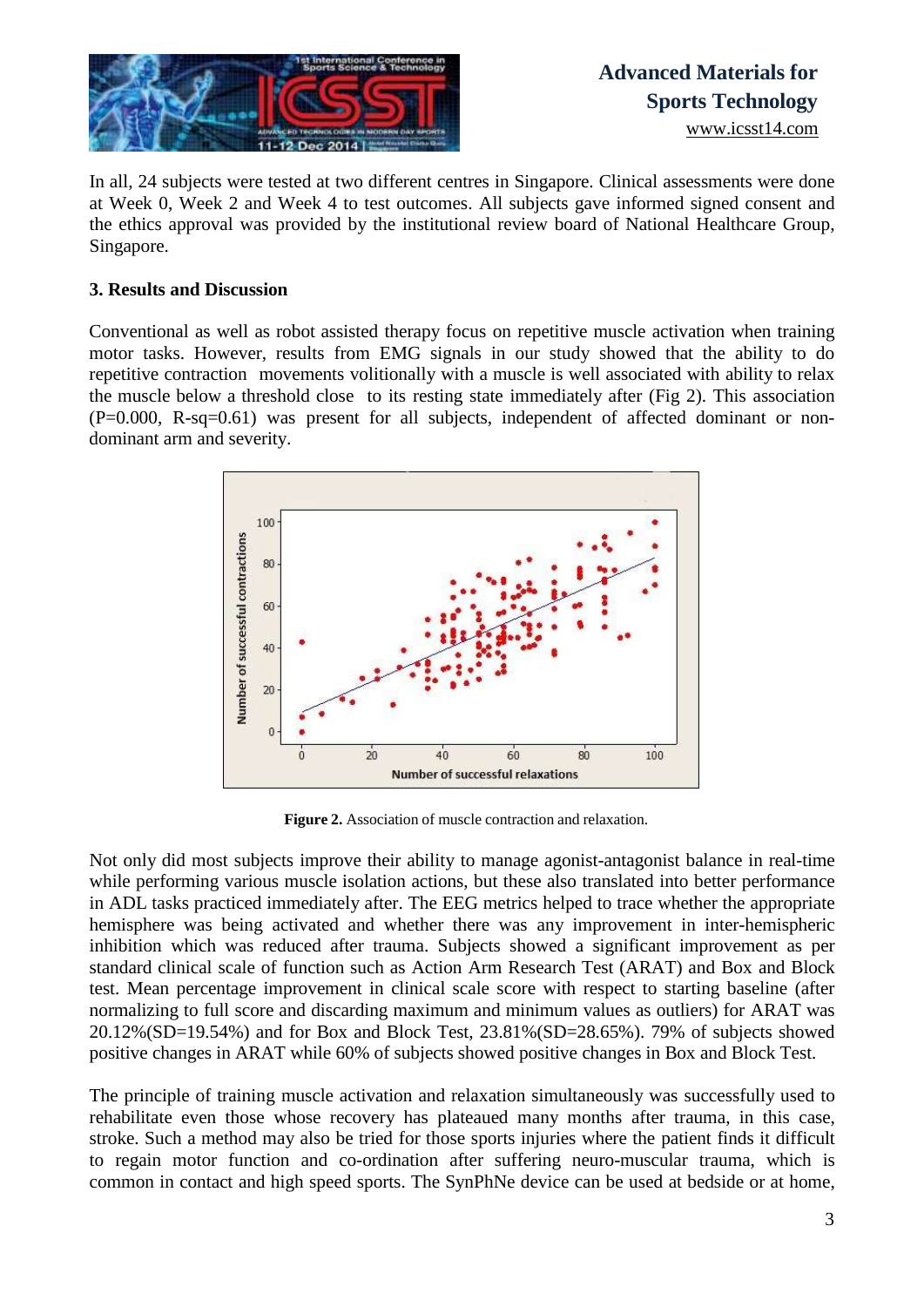

# **Advanced Materials for Sports Technology**

[www.icsst14.com](http://www.icsst14.com/)

thus reducing the number of supervised hours necessary from a therapist. It was found enjoyable and safe to use as shown in the self-rated scores administered to the users in the above experiment (Fig 3) across all subjects, irrespective of extent of recovery after using SynPhNe.



**Figure 3.** User rated scores on a scale of 0-4 across all subjects

## **4. Conclusions**

Although high intensity repetitive practice is the current norm in both conventional and robotic therapy, experiments using the SynPhNe method suggest that significant recovery is possible if brain and muscle signals are used as visual feedback for patients to self-correct both activation and inhibition in real time. In this way, real-world task specific practice can help train brain and muscle together in a tightly coupled manner with much fewer repetitions and significantly less fatigue. The wearable SynPhNe device holds the promise of filling a key technology gap for functional recovery of motor function for a wide variety of mild to severe sports injuries and trauma, and to enhance performance in those who may have made unconscious adaptations after injury or pain.

## **Acknowledgement**

This study was supported by the NRF-POC award, 2010, Singapore and the SMART Innovation Grant award, 2012, Singapore.

## **References**

[1] Lang CE, [MacDonald](http://www.ncbi.nlm.nih.gov/pubmed?term=MacDonald%20JR%5BAuthor%5D&cauthor=true&cauthor_uid=17419883) JR, [Gnip](http://www.ncbi.nlm.nih.gov/pubmed?term=Gnip%20C%5BAuthor%5D&cauthor=true&cauthor_uid=17419883) C., Counting repetitions: an observational study of outpatient therapy for people with hemiparesis post-stroke, [Journal of Neurological](http://www.ncbi.nlm.nih.gov/pubmed/17419883) and Physical [Therapy,](http://www.ncbi.nlm.nih.gov/pubmed/17419883) 2007, Vol 31(1), 3-10.

[2] Maciejasz P., Eschweiler J., Gerlach-Hahn K., Jansen-Troy A., Leonhardt S., A survey on robotic devices for upper limb rehabilitation, Journal of NeuroEngineering and Rehabilitation, 2014, Vol 11(3).

[3] Aisen MP, Krebs HI, Hogan N, McDowell F, Volpe BT, The effect of robot assisted therapy and rehabilitative training on motor recovery following stroke, Archives of Neurology, 1997, Vol 54(4), 443-446.

[4] Kwakkel G., Kollen BJ., Krebs HI., Effects of robot-assisted therapy on upper limb recovery after stroke: a systematic review. Neurorehabilitation and Neural Repair, 2008, Vol 22(2), 111-121.